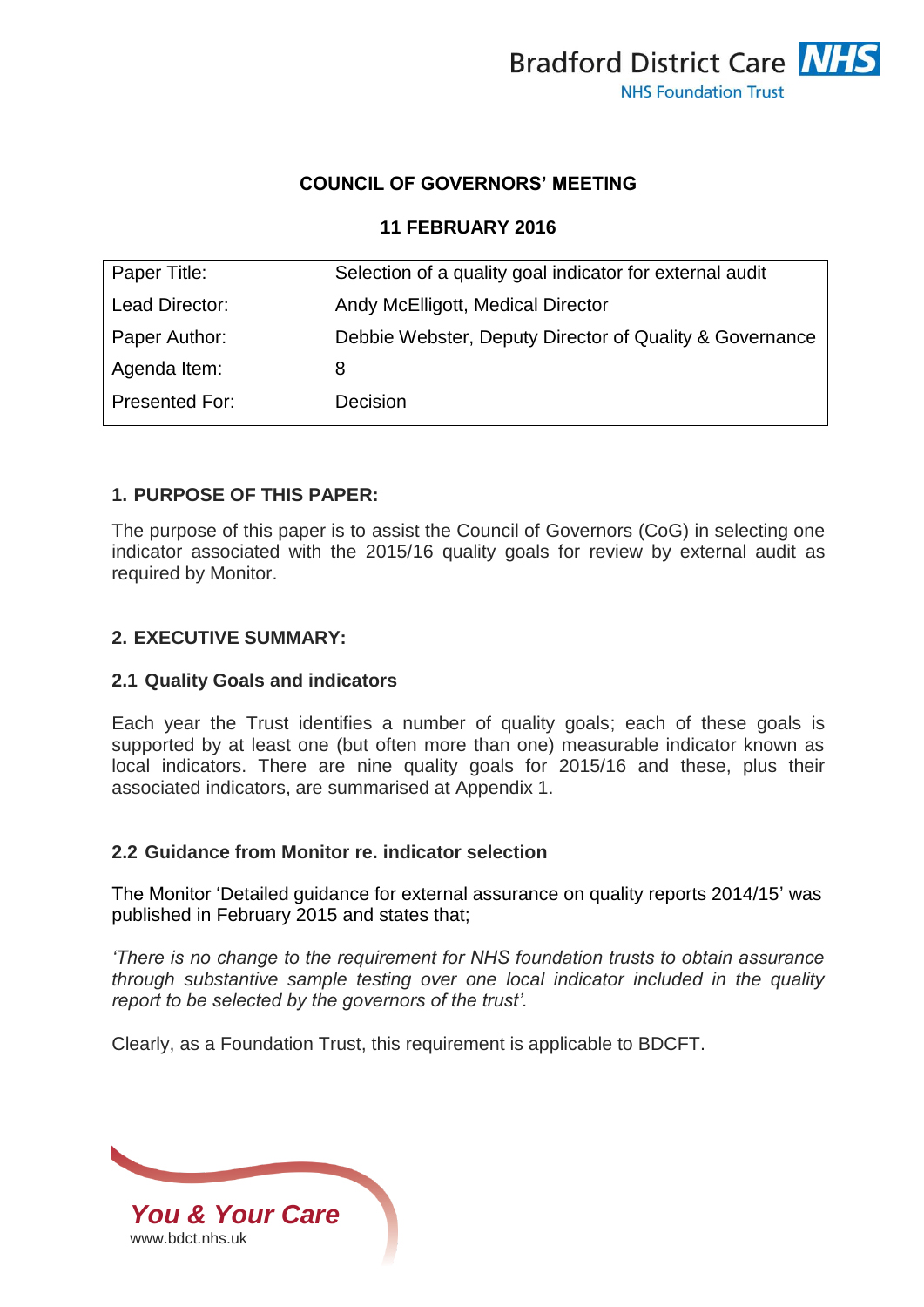# **2.3 The role of External Audit**

It is the function of the external audit to undertake the 'sample testing' referred to in the Monitor guidance above; they are not testing how well we have performed; they are testing how reliable the data is that we have provided. They will test mandated indicators plus the local indicator selected by CoG. In summary their role is to ensure we are:

- Following national definitions & guidance (for mandated indicators)
- Gain an understanding of the data we have used
- Check our calculations and the way we have interpreted the data

NB; External auditors also undertake a wider review of the document to ensure that all mandated requirements have been met.

# **2.4 Options recommended by the CoG Quality Report Group**

The CoG Quality Report Task and Finish Group met on the 11<sup>th</sup> January 2016; a specific agenda item was to discuss the current quality goals and indicators and recommend a number of indicators to the CoG.

The group considered the current indicators and the way in which data is collected and identified three indicators for the Council of Governors to select from (see table below). It should be noted that the rationale for other indicators not being selected is provided in Appendix 1.

## *Proposed indicators to select from:*

| Goal                         | <b>Indicator</b>                | <b>Rationale for selection</b> |
|------------------------------|---------------------------------|--------------------------------|
| Reduce the risk of suicide   | Number of suicides reported     | This provides the opportunity  |
|                              | via the Strategic Executive     | to ensure that all suspected   |
|                              | Information System (STEIS)      | suicides have been reported    |
|                              |                                 | to the national STEIS system   |
| Improve the number and       | Number<br>0f<br>documented      | Selected<br>due<br>the<br>to   |
| of<br>quality<br>carer's     | assessments                     | complexity of data collection  |
| assessments                  |                                 | and reporting                  |
| Address and<br>the<br>reduce | The number of in-patients and   | Selected due to the fact that  |
| physical health inequalities | community EIP patients having   | data is provided by a random   |
| experienced by people with   | comprehensive<br>cardio-<br>a   | sample.                        |
| mental illness               | metabolic risk assessment,      |                                |
|                              | results recorded<br>with<br>and |                                |
|                              | shared with the patient and     |                                |
|                              | their GP at discharge           |                                |

## **3. RECOMMENDATIONS**

It is recommended that the CoG considers the indicators outlined in section 2.4 and identifies which indicator they wish to refer to external audit for testing.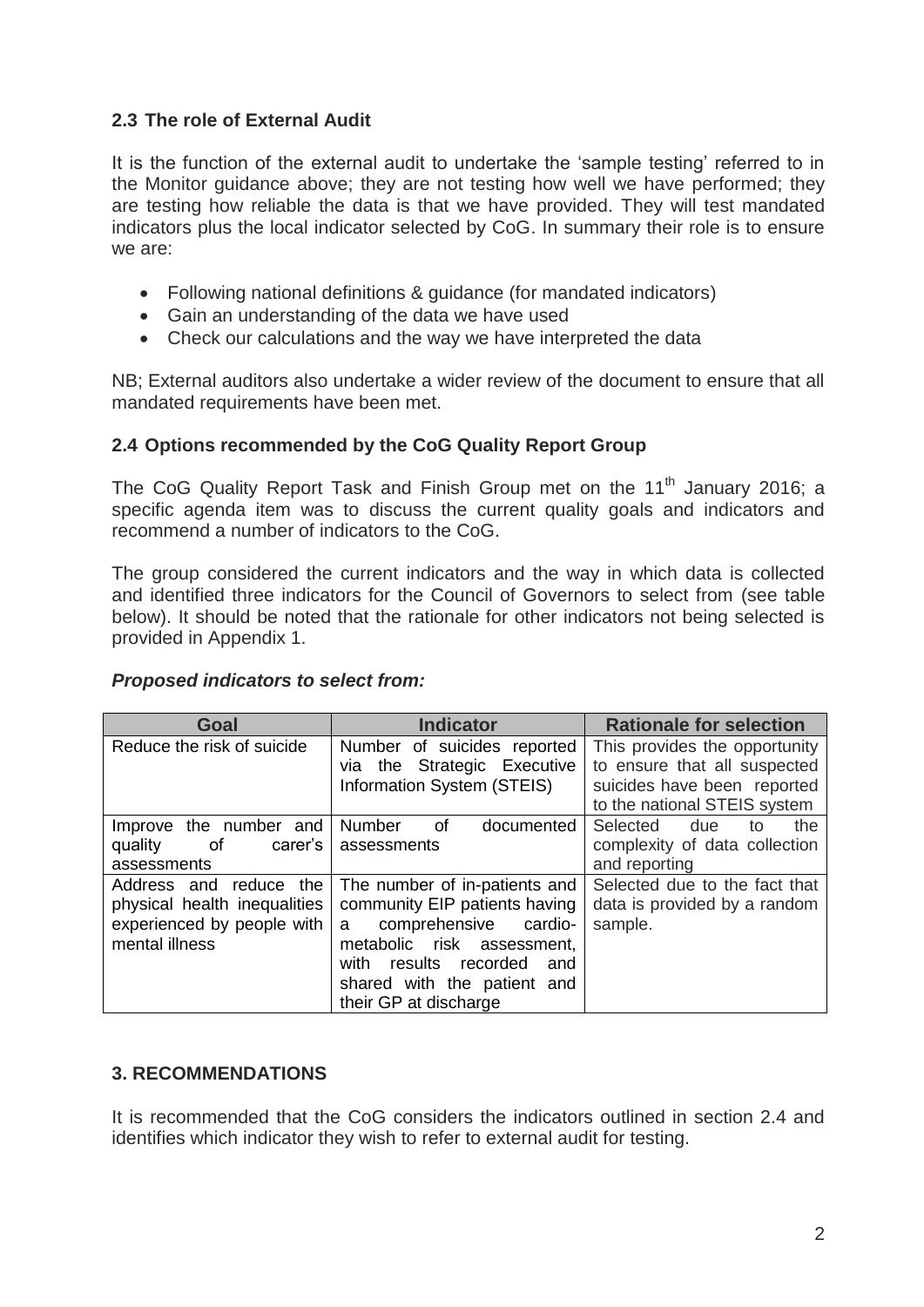# **APPENDIX 1;**

### **QUALITY GOALS, INDICATORS AND RATIONALE FOR EXCLUSION FROM EXTERNAL AUDIT**

|             | <b>GOAL</b>                                                                                                                          | <b>INDICATOR</b>                                                                                                                                                                                                                              | <b>RATIONALE</b><br><b>FOR EXCLUSION</b>                                     |
|-------------|--------------------------------------------------------------------------------------------------------------------------------------|-----------------------------------------------------------------------------------------------------------------------------------------------------------------------------------------------------------------------------------------------|------------------------------------------------------------------------------|
| <b>SAFE</b> |                                                                                                                                      |                                                                                                                                                                                                                                               |                                                                              |
|             | Improve the rate of harm-<br>1afree care in community<br>health services                                                             | i) reduction in pressure ulcers                                                                                                                                                                                                               | Not selected as this<br>information is collected via                         |
|             |                                                                                                                                      | ii) reduction in harmful falls                                                                                                                                                                                                                | the 'Safety Thermometer'<br>which is a national tool                         |
|             | 1bReduce the risk of suicide                                                                                                         | i) CPA 7 day follow up                                                                                                                                                                                                                        | Not selected as this<br>information is an automated                          |
|             |                                                                                                                                      | ii) CPA 3 day follow up                                                                                                                                                                                                                       | extract from RiO                                                             |
|             |                                                                                                                                      | iii) Number of suicides (STEIS)                                                                                                                                                                                                               | <b>Selected see 2.4</b>                                                      |
|             | Encourage a culture of<br>continual improvement                                                                                      | i) proportion of staff who would<br>feel secure raising concerns<br>about unsafe clinical practice                                                                                                                                            | Not selected as this data is<br>gathered through a national<br>staff survey  |
|             |                                                                                                                                      | 1clopenness, transparency and iii) improve our position within<br>the top 20% of comparator<br>Trusts for this measure in the<br>staff survey                                                                                                 |                                                                              |
|             | <b>PERSONAL</b>                                                                                                                      |                                                                                                                                                                                                                                               |                                                                              |
|             | Improve the number and<br>2a quality of carer's<br>assessments                                                                       | i) Total number of service users<br>with a carer field (y/n) completed<br>Data only:<br>Total number with carer field Y<br>Total number with carer field N<br>Total number carer field blank<br>ii) Number of carers offered an<br>assessment | Not selected; this data leads<br>to the overall indicator<br>selected below. |
|             |                                                                                                                                      | iii) Number of documented<br>assessments                                                                                                                                                                                                      | Selected see 2.4                                                             |
|             |                                                                                                                                      | iv) Qualitative audit of carer<br>assessments                                                                                                                                                                                                 | Not selected; qualitative<br>audit.                                          |
|             | Improve integrated,<br>2b community care for people<br>at high risk of falls                                                         | i) Clinical audits in Q2 & Q4<br>using in audit tool developed with audit.<br>commissioners                                                                                                                                                   | Not selected; qualitative                                                    |
|             | Improve clustering<br>performance to ensure<br>2c personalised packages of<br>care are identified for<br>mental health service users | i) The proportion of service users<br>with an 'in-date' cluster                                                                                                                                                                               | Not selected as this<br>information is an automated<br>extract from RiO      |